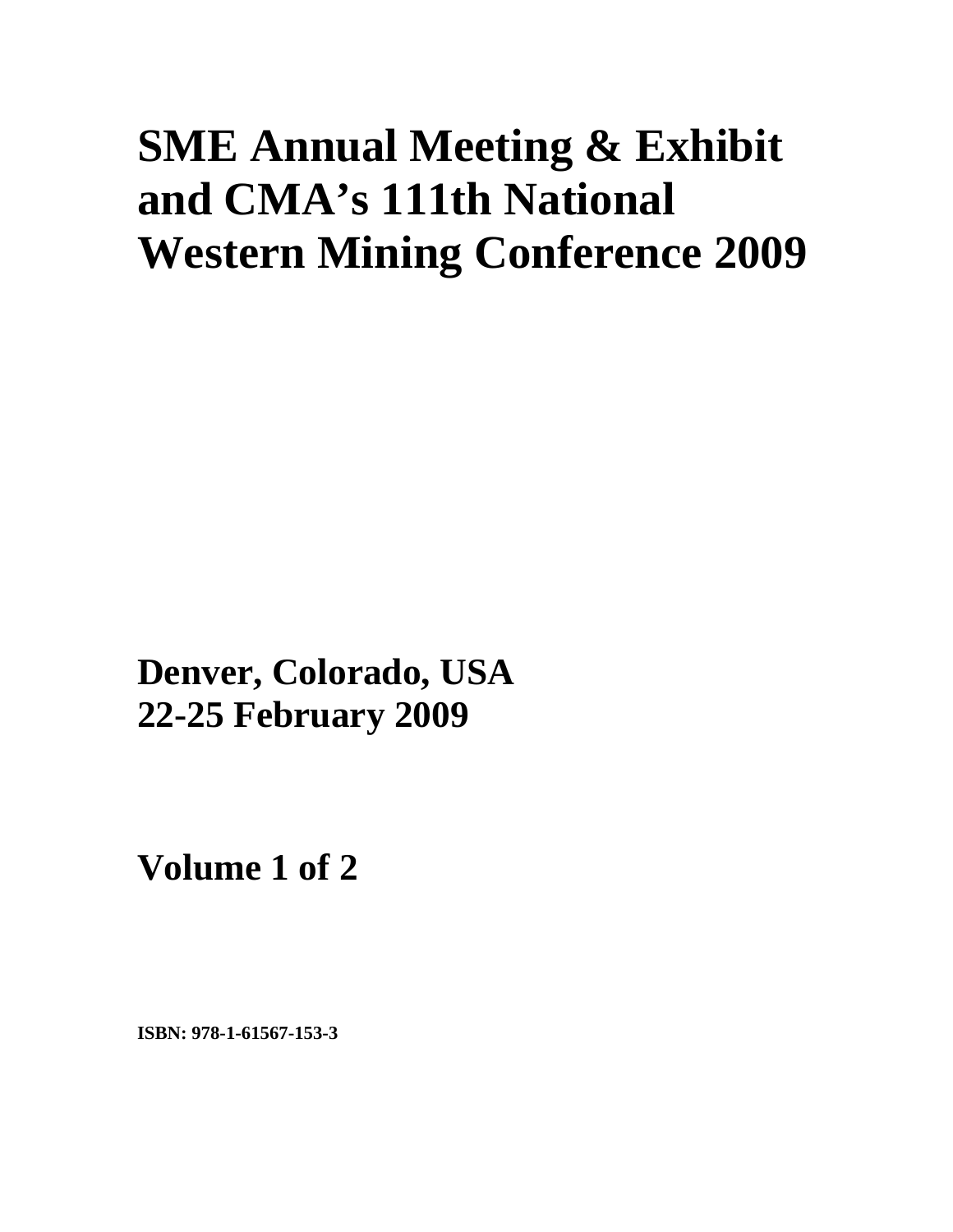**Printed from e-media with permission by:** 

Curran Associates, Inc. 57 Morehouse Lane Red Hook, NY 12571



**Some format issues inherent in the e-media version may also appear in this print version.** 

Copyright© (2009) by the Society for Mining, Metallurgy & Exploration All rights reserved.

Printed by Curran Associates, Inc. (2009)

For permission requests, please contact the Society for Mining, Metallurgy & Exploration at the address below.

Society for Mining, Metallurgy & Exploration 8307 Shaffer Parkway Littleton, Colorado 80127-4102

Phone: (303) 948-4200 Fax: (303) 973-3845

cs@smenet.org

### **Additional copies of this publication are available from:**

Curran Associates, Inc. 57 Morehouse Lane Red Hook, NY 12571 USA Phone: 845-758-0400 Fax: 845-758-2634 Email: curran@proceedings.com Web: www.proceedings.com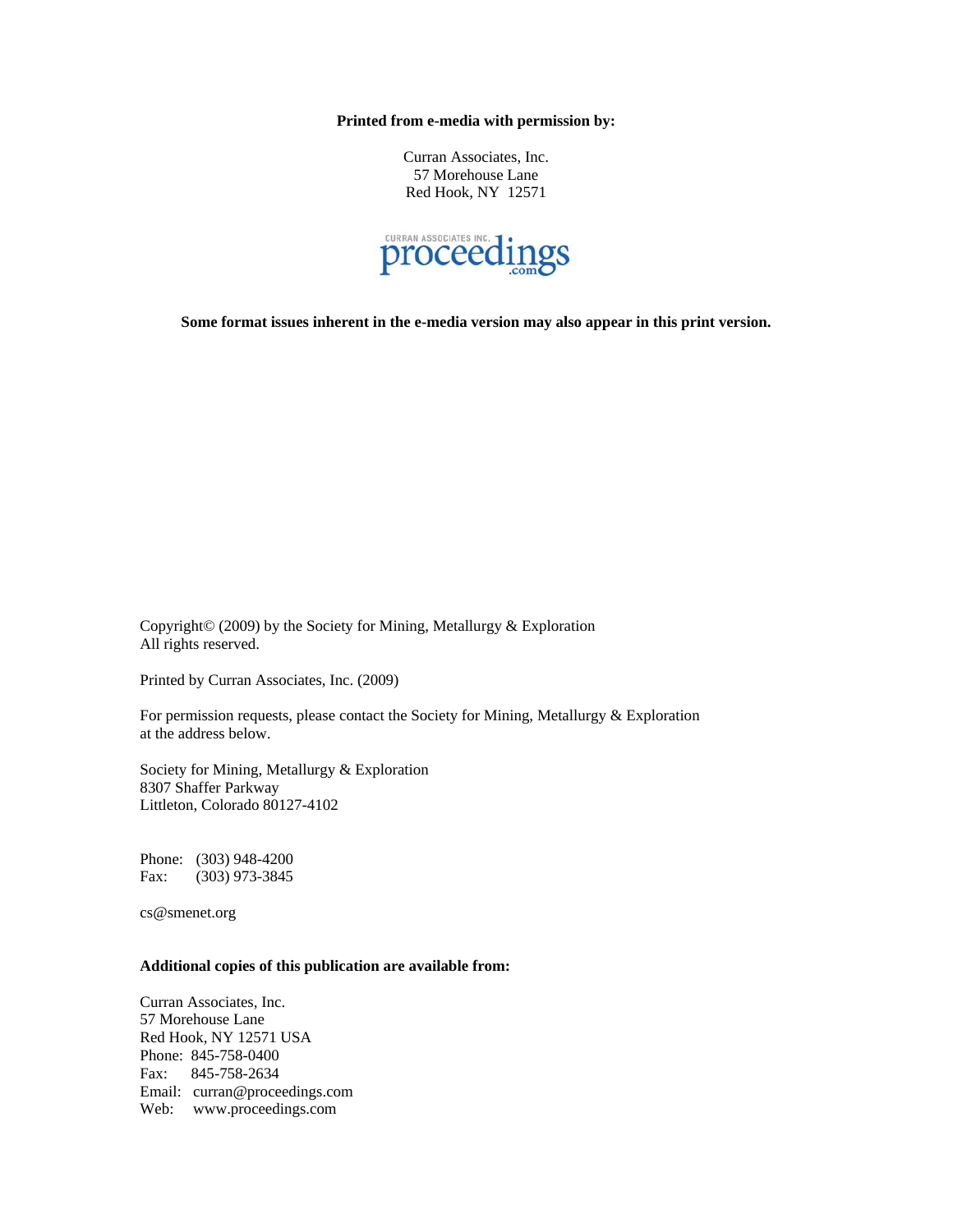# **TABLE OF CONTENTS**

## **VOLUME 1**

| S. Schwarz, S. Gay, D. Alexander                                                                                    |  |
|---------------------------------------------------------------------------------------------------------------------|--|
| R. Q. Honaker, Z. Akram, J. Groppo                                                                                  |  |
| International Education of Mining Engineers - An Update on the Australian Experience and                            |  |
| <b>Bruce Hebblewhite</b>                                                                                            |  |
| M. Dobbins, I. Sherrell                                                                                             |  |
| D. W. Rich                                                                                                          |  |
| New Developments in Flow and Pipe Management Capabilities Through New Velocity Profile                              |  |
| C. O'keefe, R. Maron, M. Fernald, T. Bailey, A. Van Der Spek, M. Davis                                              |  |
| Reducing the Fire and Explosion Hazards of Flame Cutting and Welding in Underground Coal Mines 34<br>W. D. Monaghan |  |
| A Multi-Criteria Decision Support System for Open Pit Mine Planning Under Geological and Market                     |  |
|                                                                                                                     |  |
| S. A. Abdel Sabour, R. Dimitrakopoulos                                                                              |  |
| Investigation into Dust Exposures and Mining Practices in Mines in the Southern Appalachian                         |  |
| D. E. Pollock, J. D. Potts, G. J. Joy                                                                               |  |
|                                                                                                                     |  |
| H. Maleki, C. Stewart, R. Stone, J. Abshire, J. Whatt                                                               |  |
| Critical Review of Numerical Stress and Analysis Tools for Deep Coal Longwall Panels Under Strong                   |  |
| M. K. Larson, J. K. Whyatt                                                                                          |  |
| Remediation of Historical Smelter Contamination Midvale Slag Superfund Site - Operable Unit One                     |  |
| D. Wilson, B. Smith                                                                                                 |  |
| E. R. Bauer, J. L. Kohler                                                                                           |  |
| Monitoring Acidophilic Microbes With Real-Time Polymerase Chain Reaction (PCR) Assays  86<br>F. F. Roberto          |  |
| T. Geyer, C. Wasilewski                                                                                             |  |
| In-Situ Recovery of Sandstone Uranium Deposits in New Mexico: Past, Present, and Future Issues                      |  |
|                                                                                                                     |  |
| V. T. McLemore                                                                                                      |  |
|                                                                                                                     |  |
| M. J. Ramos                                                                                                         |  |
|                                                                                                                     |  |
| S. Nunoo, V. T. McLemore, A. Fakhimi, G. Ayakwah                                                                    |  |
| Effects of Weathering and Alteration on Point Load and Slake Durability Indices of Questa Mine                      |  |
| G. F. Ayakwah, V. T. McLemore, A. Fakhimi, V. C. Viterbo, A. K. Dickens                                             |  |
| Determining Quantitative Mineralogy Using a Modified Modan Approach on the Questa Rock Pile                         |  |
|                                                                                                                     |  |
| V. T. McLemore, D. Sweeney, N. Dunbar, L. Heizler, E. P. Writer                                                     |  |
| C. J. Roos, P. W. Conrad, S. D. Rosenthal                                                                           |  |
| Selection, Design and Construction of a Retaining Structure to Support the Primary Crusher                          |  |
|                                                                                                                     |  |
| O. MacIntosh, V. Lofftus                                                                                            |  |
|                                                                                                                     |  |
| V. Svalbonas, J.-B. Prunier, J. McGoldrick, J. Sun                                                                  |  |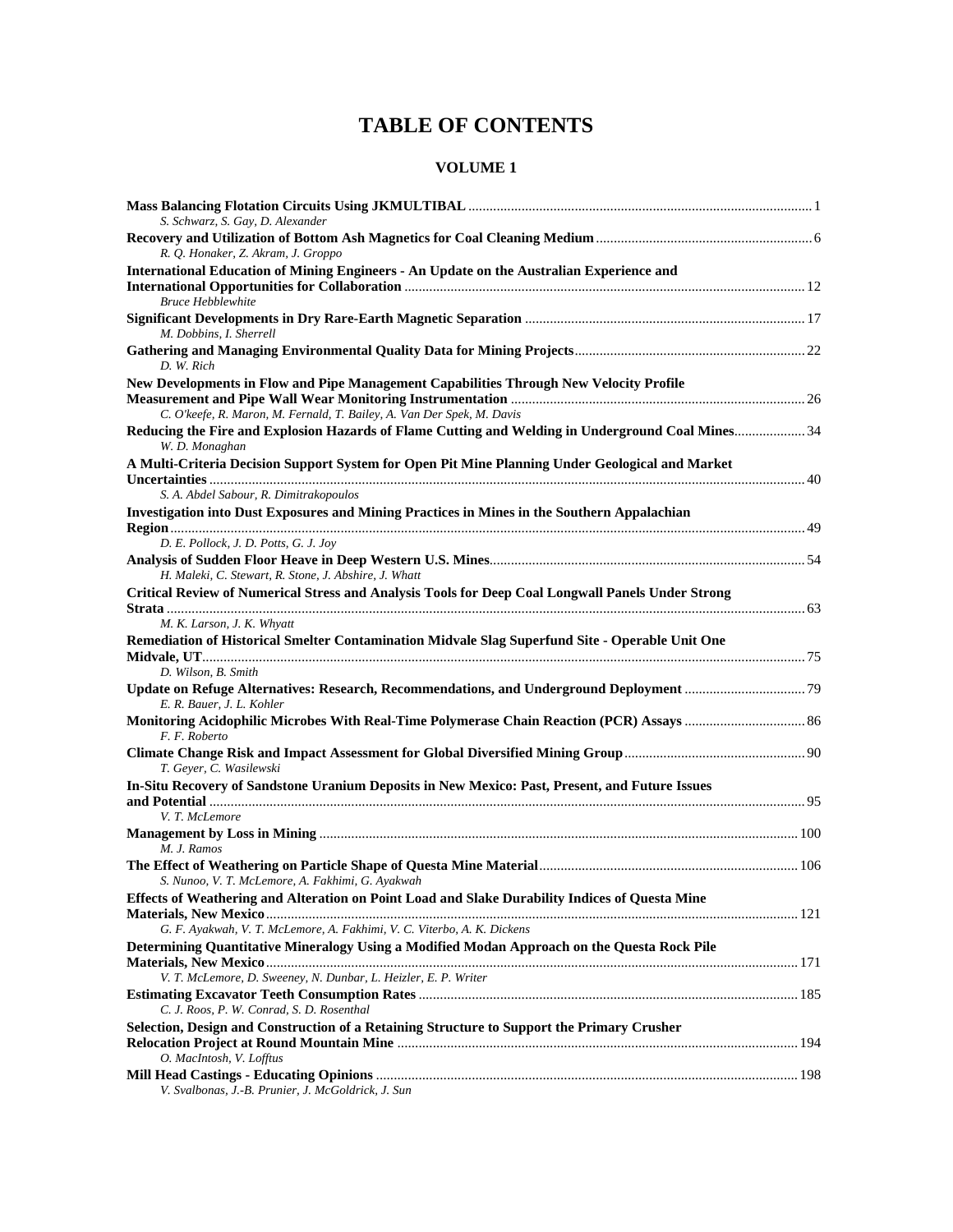| A. Hammons, D. Webb, R. Damron, T. Burgess                                                                                                                                                                               |  |
|--------------------------------------------------------------------------------------------------------------------------------------------------------------------------------------------------------------------------|--|
| Liberation-Limited Grade/Recovery Curves from X-Ray Micro CT Analysis of Feed Material for the                                                                                                                           |  |
| J. D. Miller, C.-L. Lin, M. I. Al-Wakeel, L. Hupka                                                                                                                                                                       |  |
| N. O. Lotter, D. Fragomeni                                                                                                                                                                                               |  |
| Review and Applicability of Yielding Support Systems for Bump Prone Coal Mines in the Western                                                                                                                            |  |
|                                                                                                                                                                                                                          |  |
| S. Harvey, U. Ozbay<br>J. Cole, J. Wilmot                                                                                                                                                                                |  |
|                                                                                                                                                                                                                          |  |
| R. B. Berg                                                                                                                                                                                                               |  |
| A. G. Belova, T. M. Yegulalp, M. J. Castaldi                                                                                                                                                                             |  |
| D. F. Scott, E. M. Merritt, A. L. Miller, P. L. Drake                                                                                                                                                                    |  |
| K. Awuah-Offei, H. Askari-Nasab                                                                                                                                                                                          |  |
| F. Heivilin                                                                                                                                                                                                              |  |
| F. Heivilin                                                                                                                                                                                                              |  |
| H. H. Murray                                                                                                                                                                                                             |  |
| H. H. Murray                                                                                                                                                                                                             |  |
| N. S. Kim, S. Y. Hwang                                                                                                                                                                                                   |  |
| Developing a New Process Design for the Southwestern Oregon Industrial Mineral Bearing Placer<br>System Via Practical study of the Unique Deposion, Mineralogy, and Dry Tailing Requirements  269<br>J. Drew, T. Lessard |  |
| M. N. Chandraprabha, K. A. Natarajan                                                                                                                                                                                     |  |
| N. S. Kim, Y. J. Jang                                                                                                                                                                                                    |  |
| J. D. Potts, W. R. Reed                                                                                                                                                                                                  |  |
| The HWPT Engineered Membrane Separation* (EMS*) Method of Copper Recovery From Acid-                                                                                                                                     |  |
| J. A. Lombardi                                                                                                                                                                                                           |  |
|                                                                                                                                                                                                                          |  |
| A. Sadik, R. W. Taylor                                                                                                                                                                                                   |  |
| W. H. Langer                                                                                                                                                                                                             |  |
| Accelerated Weathering of Limestone for $CO2$ Mitigation Opportunities for the Stone and Cement                                                                                                                          |  |
| W. H. Langer, C. A. San Juan, G. H. Rau, K. Caldeira                                                                                                                                                                     |  |
| K. Sample, C. Camus, K. Sinha                                                                                                                                                                                            |  |
| <b>Effective Diffusivity of Ferric Ions and Current Efficiency in Stagnant Synthetic Copper</b>                                                                                                                          |  |
| M. Moats, Y. Khouraibchia                                                                                                                                                                                                |  |
| Leaching of Gold and Silver From Kupol Composite Sample: Part II - Assessment of the Celp 331<br>G. Deschenes, M. Fulton, J. Rajala, H. Guo                                                                              |  |
| M. O'Driscoll                                                                                                                                                                                                            |  |
| C. K. Man, K. A. Teacoach                                                                                                                                                                                                |  |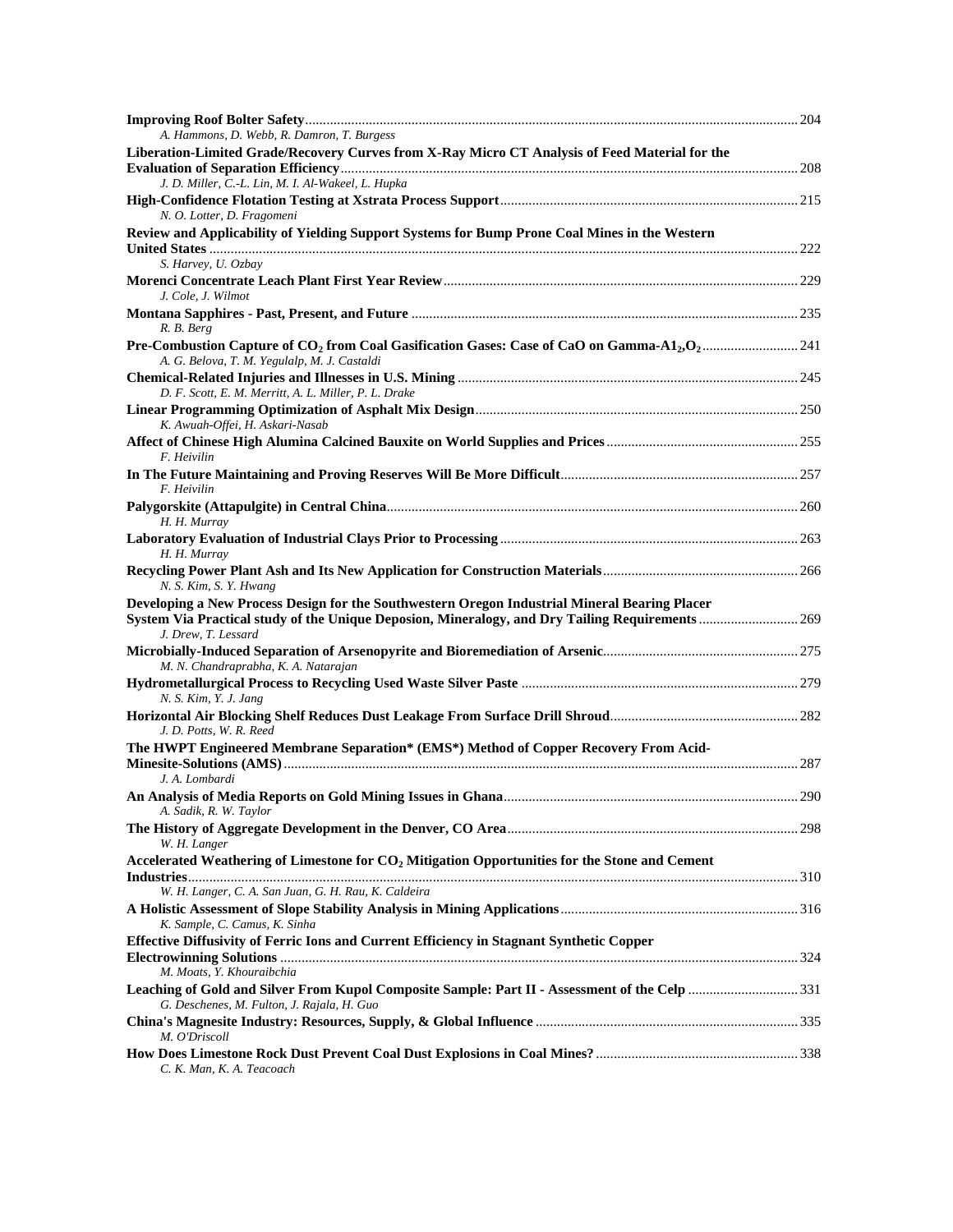| Critical Chain Project Management Accelerates Equipment Shutdown Management Improvement                                    |  |
|----------------------------------------------------------------------------------------------------------------------------|--|
|                                                                                                                            |  |
| C. Asgaard, R. Phelps                                                                                                      |  |
|                                                                                                                            |  |
| R. Snoby, K. Thompson, S. Mishra, B. Snoby                                                                                 |  |
|                                                                                                                            |  |
| L. Yuan, A. C. Smith                                                                                                       |  |
|                                                                                                                            |  |
| M. J. Gilbey, J. Thompson                                                                                                  |  |
|                                                                                                                            |  |
| M. J. Gilbey, R. E. Ray Jr., W. D. Kennedy                                                                                 |  |
|                                                                                                                            |  |
| G. A. Gamble, R. E. Ray Jr.                                                                                                |  |
|                                                                                                                            |  |
| M. J. Sapko, M. R. Hieb, E. S. Weiss, R. K. Zipf Jr., S. P. Harteis, J. R. Britt                                           |  |
| D. McBride, T. N. Croft, M. Cross, J. E. Gebhardt                                                                          |  |
|                                                                                                                            |  |
| H. Walqui, E. Hikade, F. Broeders, A. Whitford, D. Carlson, K. Williams, C. Sjoholm                                        |  |
|                                                                                                                            |  |
| H. H. Murray                                                                                                               |  |
| The Geologic Relationships of Industrial Mineral Deposits and Asbestos in the Western United States 392<br>B. S. Van Gosen |  |
| Reprocessing of a French Guyana Operation Tailings Using Flotation for Gold Concentration 398                              |  |
| M. V. Durance, P. Botane, A. Cailleau                                                                                      |  |
|                                                                                                                            |  |
| $C.$ Sun                                                                                                                   |  |
|                                                                                                                            |  |
| S. Lolon, F. Calizaya                                                                                                      |  |
| Finite Element Assessment of the Influence of Caving on Barrier Pillar Loads in Deep Coal Mines  416<br>W. G. Pariseau     |  |

### **VOLUME 2**

| N. T. Lowe, P. Swanson, F. Varley                                                         |  |
|-------------------------------------------------------------------------------------------|--|
| The Importance of Water Utilization for Maximizing Grinding Circuit Classification System |  |
|                                                                                           |  |
| R. E. McIvor                                                                              |  |
| T. Klemetti, G. Molinda                                                                   |  |
|                                                                                           |  |
| C. Mark, D. M. Pappas, T. M. Barczak                                                      |  |
|                                                                                           |  |
| C. Pritchard                                                                              |  |
| C. R. Hairfield, J. D. Stinnette                                                          |  |
|                                                                                           |  |
| C. D. Litton                                                                              |  |
| Assessment of Equipment Operators' Noise Exposure in Western Underground Gold and Silver  |  |
|                                                                                           |  |
| E.R. Spencer                                                                              |  |
|                                                                                           |  |
| L. B. Hales, M. L. Hales, C. Burbidge, D. Collins                                         |  |
|                                                                                           |  |
| J. Barrett                                                                                |  |
| W. Kracht, J. A. Finch                                                                    |  |
|                                                                                           |  |
| F. Cappuccitti, J. A. Finch                                                               |  |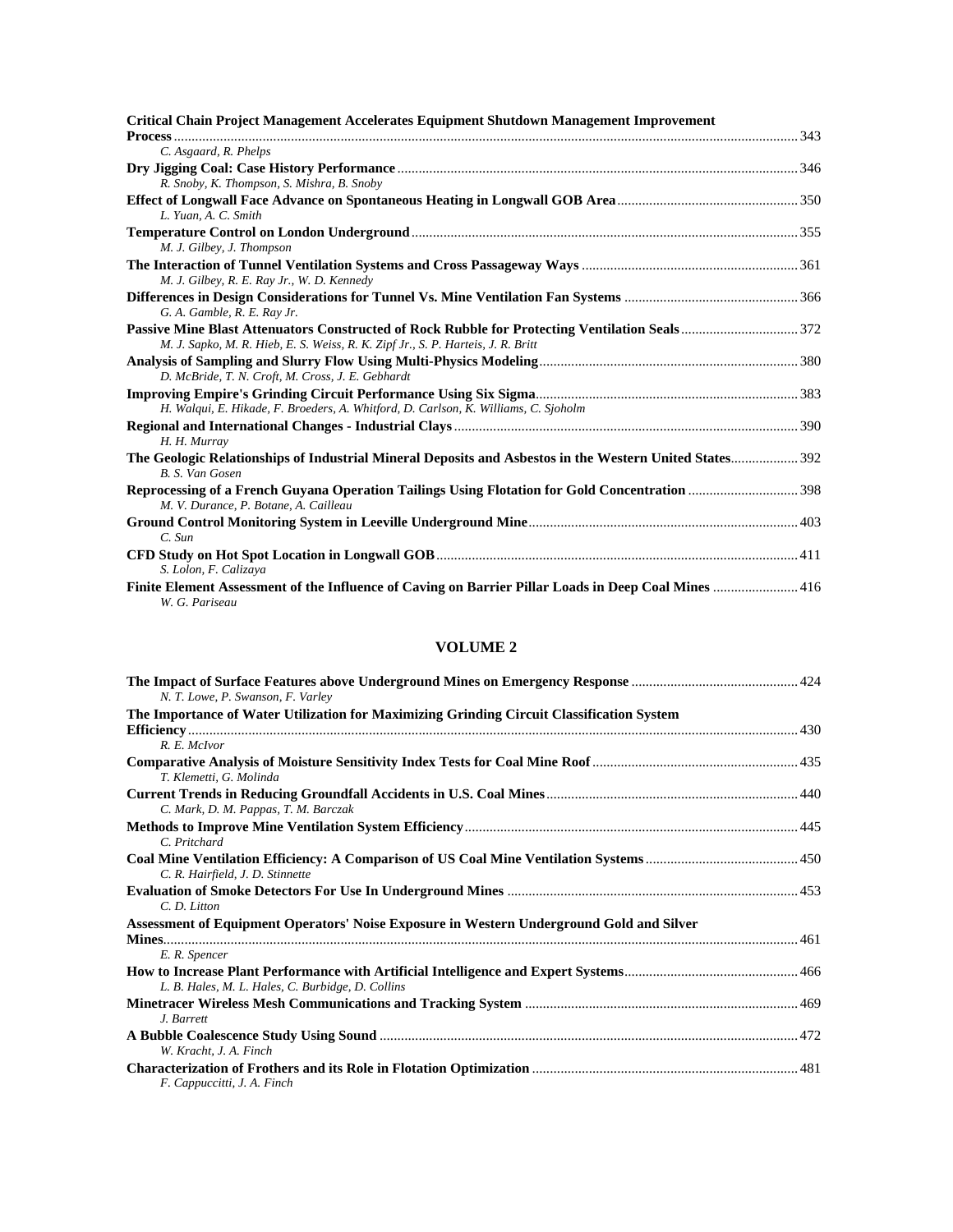| J. Zhang, S. Wiyono, P. Lee, W. Ziao<br>491 A New Short-and Medium-Term Production Planning Tool - Minesight Schedule Optimizer (MSSO)  491<br>Z. Huang, W. Cai, A. F. Banfield                                               |  |
|-------------------------------------------------------------------------------------------------------------------------------------------------------------------------------------------------------------------------------|--|
| J. E. Kogel, N. Trivedi, M. Herpfer                                                                                                                                                                                           |  |
| G. Hoffman                                                                                                                                                                                                                    |  |
| D. Bogunovic, V. Kecojevic, V. Lund, M. Heger, P. Mongeon                                                                                                                                                                     |  |
| S. Ata, Z. Chen, G. J. Jameson                                                                                                                                                                                                |  |
| D. Tao, X. Zhou, P. G. Dopico, J. Hines, D. Kennedy                                                                                                                                                                           |  |
| Application of Best Available Technology to Reclamation Design and Integration with Mine Planning 526<br>H. J. Hutson                                                                                                         |  |
| E. F. Perry, J. Cuddeback, J. B. C. Brady, R. J. Hornberger                                                                                                                                                                   |  |
| G. J. Chekan, J. P. Rider, J. M. Listak, J. F. Colinet, J. D. Potts                                                                                                                                                           |  |
| C. Evans, E. Wightman                                                                                                                                                                                                         |  |
| The Use of Positron Emission Particle Tracking for Investigation of the Media Flow Patterns in                                                                                                                                |  |
| R. Tamblyn, N. Rowson, R. Greenwood, X. Fan, K. Waters, J. Hart, D. Gittins, D. Skuse<br>J. Sammarco, M. A. Reyes, S. Gallagher                                                                                               |  |
| Significance of Measured and Modeled Unsaturated Flow Results in Heap Leach Materials Using                                                                                                                                   |  |
| V. Galla, D. Van Zyl, S. Morrow                                                                                                                                                                                               |  |
| W. McMahon, B. Britt, B. Walker                                                                                                                                                                                               |  |
| G. Luttrell, S. Keles, R. Honaker<br>G. H. Luttrell, G. T. Adel, T. McKeon                                                                                                                                                    |  |
| L. L. Chasko, R. S. Conti, R. L. Derick, M. R. Krump, C. P. Lazzara                                                                                                                                                           |  |
| M. J. Farrell                                                                                                                                                                                                                 |  |
| K. Awuah-Offei, H. Askari-Nasab                                                                                                                                                                                               |  |
| Clay Mineralogy of the Goathill North Rock Pile, Questa Mine, Taos County, NM: Origins and                                                                                                                                    |  |
| K. Donahue, N. Dunbar, L. Heizler, V. McLemore<br>Maximizing Air Quality Inside Enclosed Cabs with Uni-Directional Filtration and Pressurization                                                                              |  |
| A. B. Cecala, J. A. Organiscak, J. A. Zimmer, M. S. Hillis, D. Moredock<br>Dynamic Simulation of Grinding Circuits as an aid for the Diagnosis of Hydrocyclone Malfunction  624<br>C. Bazin, M. M. Manga, M. Renaud, S. Caron |  |
| A Global Inventory of Mine Rescue Training Facilities - Compendium of Ideas to Improve U.S. Coal                                                                                                                              |  |
| S. B. Bealko, D. W. Alexander, L. L. Chasko, R. L. Grayson                                                                                                                                                                    |  |
| R. K. Zipf, J. F. Brune, E. D. Thimons                                                                                                                                                                                        |  |
| D. Earley III<br>Performance Characteristics for Welded Wire Screen Used for Surface Control in Underground Coal                                                                                                              |  |
| D. R. Dolinar                                                                                                                                                                                                                 |  |
| R. B. Krog, C. J. Bise                                                                                                                                                                                                        |  |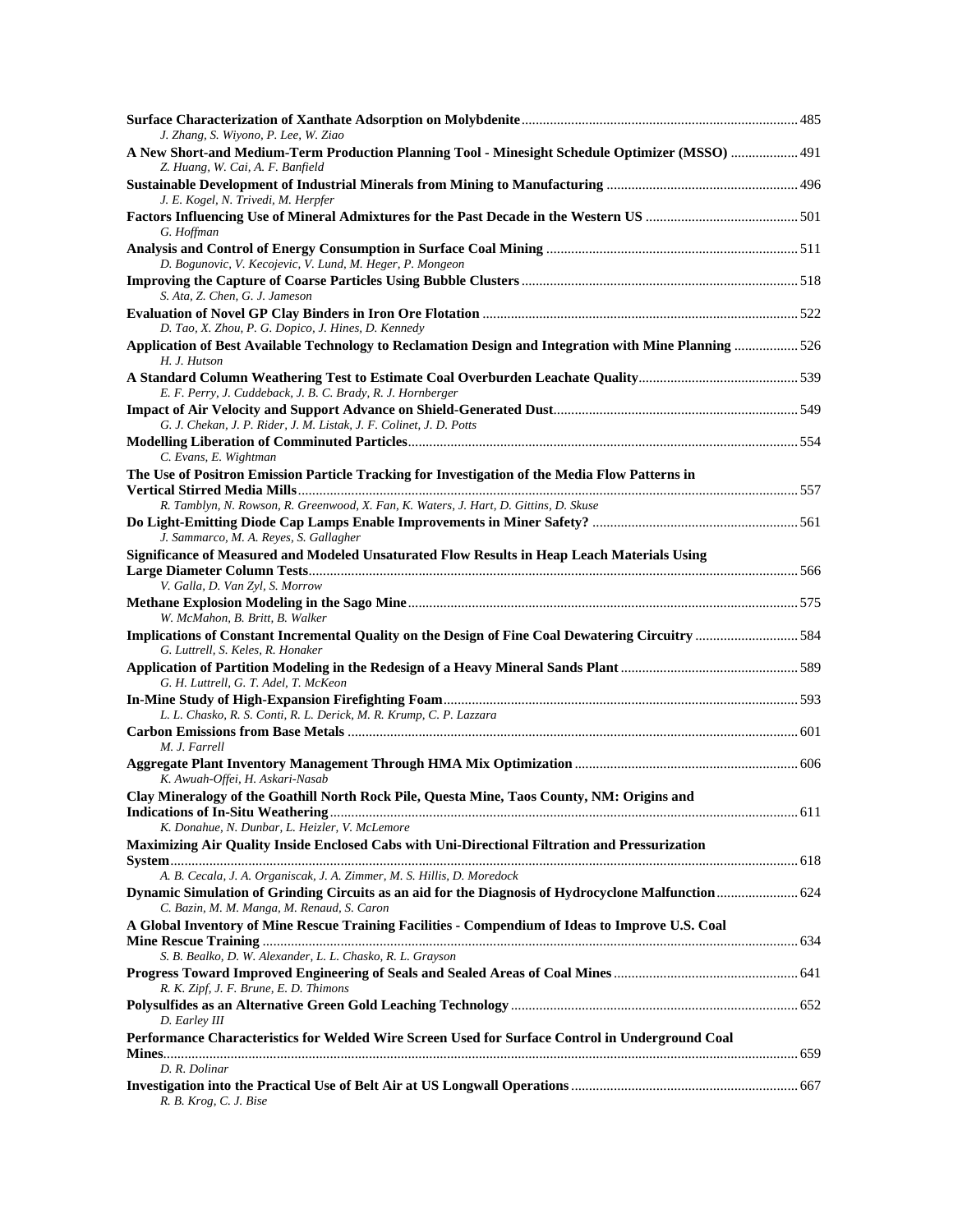| F. M. Doyle, Z. Liu                                                                                                                       |  |
|-------------------------------------------------------------------------------------------------------------------------------------------|--|
| M. Slatter, R. Walker                                                                                                                     |  |
| J. Ross, S. K. Appleby, K. Hoal, P. Botha                                                                                                 |  |
| Operational Practices to Reduce Copper and other Metals Loading onto Activated Carbon in Heap                                             |  |
| B. Cousins, T. Seal, A. C. Caraballo<br>R. K. Mensah-Biney, E. H. Marten                                                                  |  |
| R. E. Chaves                                                                                                                              |  |
| M. Fan, Z. Luo, D. Tao, Y. Zhao, Q. Chen                                                                                                  |  |
| <b>Instrumentation of the Homestake Underground Laboratory for Drawdown Measurements During</b>                                           |  |
| A. D. Davis, L. D. Stetler, W. M. Roggenthen, Z. J. Hladysz, R. Salve                                                                     |  |
| J. Schenck, L. Wade                                                                                                                       |  |
| J. Wiese, P. Harris, D. Bradshaw                                                                                                          |  |
|                                                                                                                                           |  |
| G. Jalkanen, S. Vitton<br>Utilizing Mineral Liberation Analysis (MLA) to Determine Pyrite, Arsenopyrite and Arsenian Pyrite               |  |
| R. Kappes, D.R. Brosnahan, J. C. Gathje<br>Application of Slope Stability Radar for Improved Safety and Productivity in the Global Mining |  |
| N. Harries, H. Pritchett                                                                                                                  |  |
| X. Chen, M. Sawada, J. McKay                                                                                                              |  |
| M. S. Riyazulla                                                                                                                           |  |
| Y. Li, W. Liu, X. Shi, S. Frimpong                                                                                                        |  |
| The Modeling and Simulation of Bucyrus Shovel, Part 1: Spacial Kinematics and Virtual Prototype                                           |  |
| Y. Li, S. S. Chang                                                                                                                        |  |
| F. Habashi                                                                                                                                |  |
|                                                                                                                                           |  |
| F. Habashi                                                                                                                                |  |
| A. D. Davis, M. R. Hansen, D. J. Dixon, P. Chintalapati, J. L. Sorensen, C. J. Webb                                                       |  |
| T. J. Orr, L. G. Mallet, K. A. Klein                                                                                                      |  |
| Underground Mining Method Selection By Using Multiple Attribute Decision Making Methods797<br>M. Yavuz                                    |  |
| H. Ipek                                                                                                                                   |  |
| W. J. Miles                                                                                                                               |  |
| L. Wang, R.-H. Yoon                                                                                                                       |  |
|                                                                                                                                           |  |
| S. Vivek, R.-H. Yoon, M. C. Fuerstenau                                                                                                    |  |
| A. J. S. Spearing, A. R. Mueller<br>Real Time Integration of Mining and Metallurgical Information for Efficient Use of Energy and         |  |
| O. A. Bascur, A. Soudek                                                                                                                   |  |